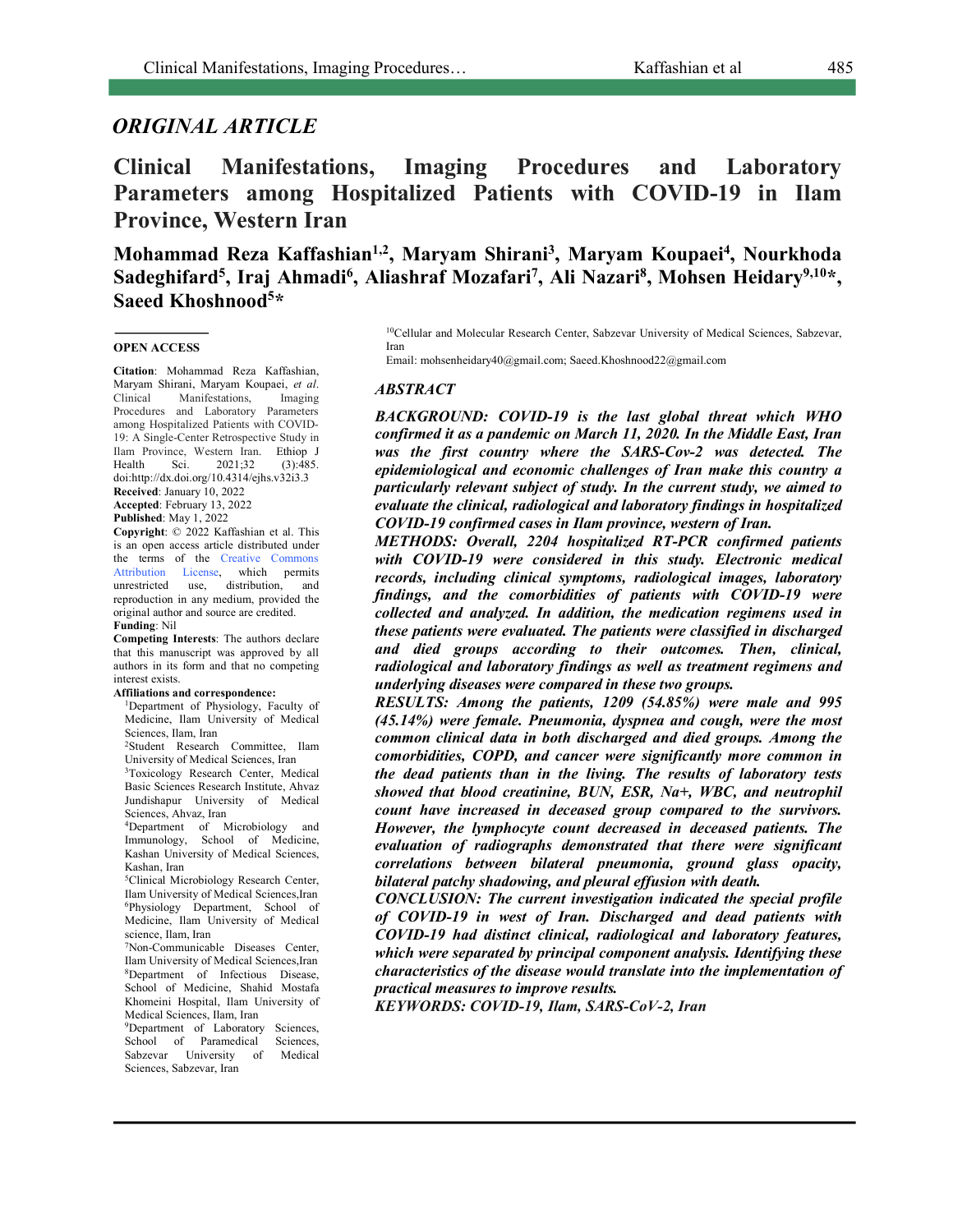## **INTRODUCTION**

In December 2019, severe acute respiratory syndrome coronavirus 2 (SARS-CoV-2), the causative agent of coronavirus disease 2019 (COVID-19) infected a large number of people in Wuhan, China. This RNA virus from coronaviruses family can give rise to respiratory tract infections of different severities. SARS-CoV-2 infection varies from the normal cold to more serious conditions and is similar to the coronavirus, a main cause of SARS. SARS-CoV-2 has also been demonstrated to have a strong affinity to human respiratory receptors(1).

In recent years, global attention has been drawn to COVID-19 due to the fast-growing number of new cases, as well as its transmission via human to human interaction through droplets, contacts, and aerosols. COVID-19 has become a worldwide concern and a significant public health challenge, particularly since the rapid escalation of the infected cases and affected countries(2).

On March 11, 2020, COVID-19 was declared as a pandemic by the World Health Organization (WHO). Unlike SARS-CoV and Middle East Respiratory Syndrome (MERS)-CoV, the spread of SARS-CoV-2 is greater. In the same year, Iran was reported as one of the countries with the highest prevalence rate of cases so that it was severely hit by the severity of the virus. The first COVID-19 case recorded officially in the country (Qom province) dated on 19 February 2020(3).

The clinical presentation of mild-to-moderate COVID-19 significantly varies according to the sex and the age characteristics. Elderly patients often presented fatigue, fever, and loss of appetite, whereas young individuals more frequently had nose ear, and throat complaints (4).

Comorbidity, male sex, older age, and signs of nausea and dyspnea are estimate as higher risk factors for severe form (5-7).

In view of the fact that Iran was the first country in the Middle East where the virus was identified, it is speculated that this country is responsible for the transmission of the disease in neighboring countries, such as Iraq, Pakistan, and Afghanistan. Owing to the epidemiological conditions and the complexity of the political and economic difficulties, Iran is taken into account as a particular subject of study (8).

For the COVID-19, there are no specific clinical features but may range from no symptoms (asymptomatic cases) to severe pneumonia and death. The patients are often manifested with fever, cough, dyspnea, rhinorrhea, headache, myalgia, and arthralgia (9, 10).

Some SARS-CoV-2 infected patients also develop the severe complications of COVID-19, including acute respiratory distress syndrome (ARDS) and death; however, the reason for such behavior is unknown. Development of severe COVID-19 disease depends on multiple risk factors, comprising of sociodemographic factors and comorbid conditions (11-13).

Identification of the epidemiological, clinical and laboratory features of COVID-19 could contribute to proper decision making in the control of this epidemic disease. The present study was conducted with the aim of analyzing the epidemiological and clinical attributes of COVID-19 patients following the diagnosis of the disease by detecting the viral nucleic acid using RT-PCR.

## **MATERIAL AND METHODS**

**Study design**: We conducted the present singlecenter retrospective descriptive study. The study was carried out on COVID-19 cases hospitalized in Shahid Mostafa Khomeini Hospital (Ilam, Iran) and approved by the Ethics Committee of University of Medical Sciences (code of ethics: A-10-2579-5). Before initiating this research work, informed consent forms were obtained from all the patients. The approach to the disease was in accordance with the guidelines provided by Iran National Health and adapted from the WHO guidelines.

**Inclusion/exclusion criteria**: All patients who were hospitalized from 20 April 2020 to 21 May 2021 and their clinical, laboratory, and radiological information were available at the registration center were included in the study. Patients whose demographic data, laboratory tests, clinical signs, and/or radiological findings were not available in the registry system were excluded from the study. Also, pregnant patients and patients with hematological disorders were not included in the study.

**Ethical considerations**: The protocols of this study were approved by the Ethics committee of Ilam University of Medical Sciences and accomplished in conformity the ethical principles of the declaration of Helsinki. Written informed consents were received from all the patients, and their information was kept confidential.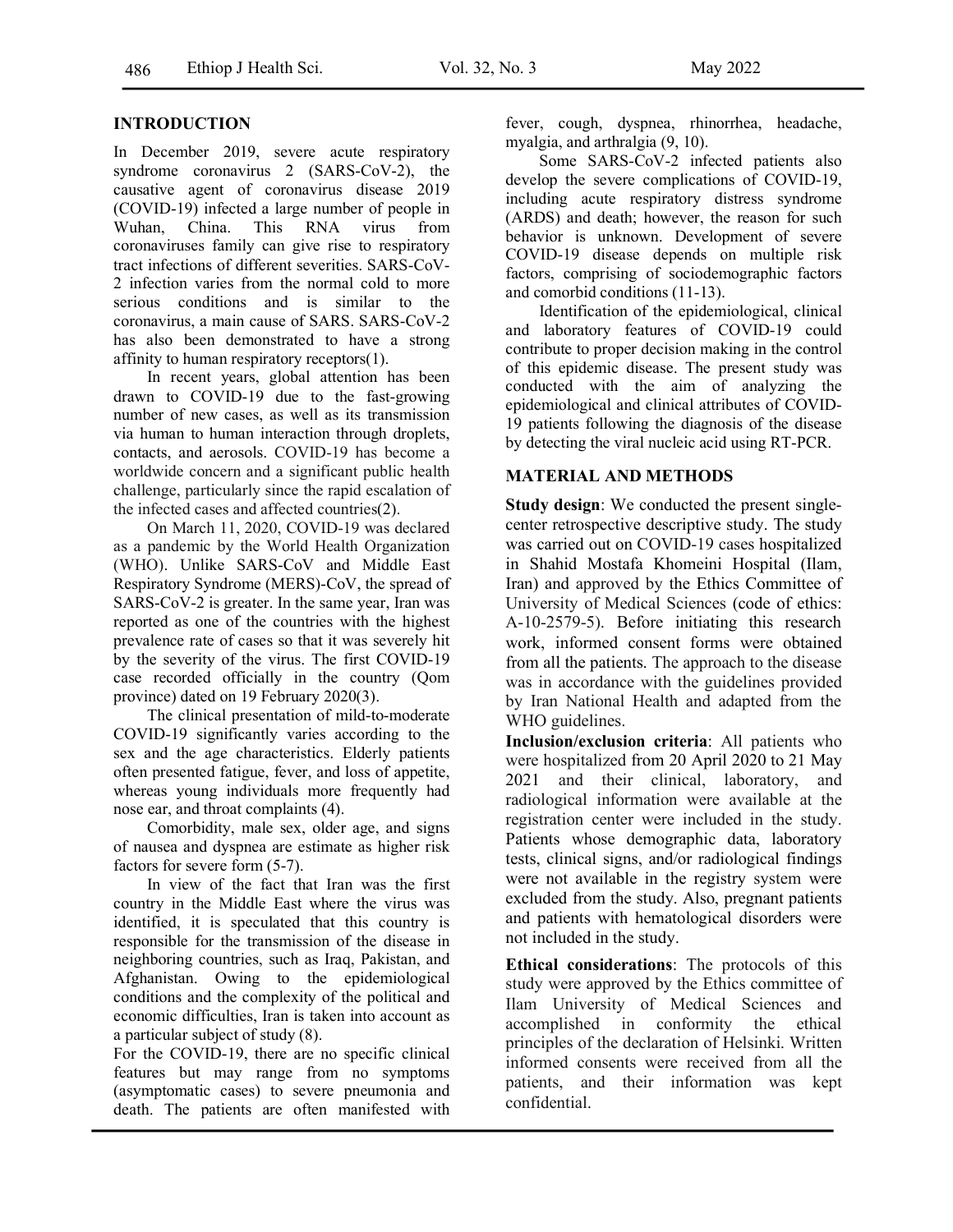**Clinical assessment**: Cases with fever, rhinorrhea, sore throat, cough, and probable respiratory distress were considered as patients with suspected COVID-19, particularly if they had a positive history of close relationship with a highly suspected or confirmed COVID-19 patient or had a travel history to a COVID-19 affected country or city. The disease was diagnosed considering the clinical features, chest exam, laboratory findings, and reversetranscription polymerase chain reaction (RT-PCR) test by the use of both throat and nose swab samples.

The diagnosis of the patients was carried out clinically via lung radiographical characteristics and also verified according to the laboratory-based data, i.e., RT-PCR by throat and nose swab samples from the upper respiratory tract, a test that accurately explains the characteristics of the diagnostic kit. The extraction of total RNA and also RT-PCR for coronavirus genes were performed using High Pure RNA Isolation Kit (Roche Diagnostics, Penzberg, Germany) and Taqman® Premix (TaKaRa, Dalian, China), respectively, according to the protocol recommended by manufacturer.

**Laboratory assessment**: Peripheral venous blood samples were collected on admission or during the hospital stay. Red and white blood cell count, leukocyte subtypes count, blood type, hematocrit count, hemoglobin count, and platelet count were the routine blood tests carried out by using an automated hematology analyzer (Sysmex Corporation, Kobe, Japan). Platelet, lymphocyte, and neutrophil counts, serum urea and creatinine, C-reactive protein (CRP), erythrocyte sedimentation rate (ESR), aspartate aminotransferase (AST), alanine aminotransferase (ALT), albumin level, lactate dehydrogenase (LDH), and so on were other laboratory data.

**CT image acquisition**: Radiological evaluations were made according to CT images. Two expert radiologists assessed the presence of any radiological deformity based on the evidence or description in the medical records and finally rechecked the results. The significant CT imaging findings in each lobe, three lobes in the right lung and two lobes in the left lung, were scored. Scores of 1 and 2 were given to the alterations in Ground-glass opacities (including crazy paving) of <3 cm and >3 cm, respectively. Also, CT score of 0 was defined as normal, while those of 1-7 and 8-15 were interpreted as less than severe and severe, respectively.

**Statistical analysis**: The analysis of the data was conducted by the aid of descriptive statistics (e.g. mean, frequency tables, standard deviation, and variance) and also by analytical tests (e.g. Chi-square, Pierson correlation coefficient test, and ANOVA), using SPSS version 27. The probability level of less than 0.5 was considered to be statistically significant ( $p \le 0.05$ ).

## **RESULTS**

**Presenting characteristics**: The study population included 2204 patients with COVID-19 whose laboratory tests were confirmed. The mean age of patients was 56.67% who had an age range of 3-100 years. Among the patients included in this study, 451 were under the age of 40, of whom 8 died (1.8%), and 1747 were over the age of 40, of whom 94 died  $(5.4\%)$ . There was a significant difference between age and mortality rate. Among the patients, 1209 (54.85%) were male and 995 (45.14%) were female. In this study, 23.1% of patients were admitted to the ICU, and 3.2% of patients were rehospitalized. Among the hospitalized patients, 95.4% O2 demanded.

**Clinical signs and symptoms**: The most common symptoms were pneumonia (96.8%), dyspnea (87.7%), and cough (75.4%) (Table 1). Among COVID-19 comorbidities, there was a significant difference between death and the presence of chronic obstructive pulmonary disease (COPD) and cancer with *p*=0.015 and *p* =0.012, respectively. Various symptoms were reported at the onset of the disease. Among them, symptoms such as acute respiratory distress syndrome (ARDS)  $(p = 0.001)$ , joint ache (*p* = 0.050), cough (*p* = 0.010), malaise (*p*  $= 0.001$ ), nausea ( $p = 0.007$ ), vomiting ( $p = 0.001$ ) 0.027), and myalgia  $(p = 0.001)$  were significantly different between the survivor and deceased groups.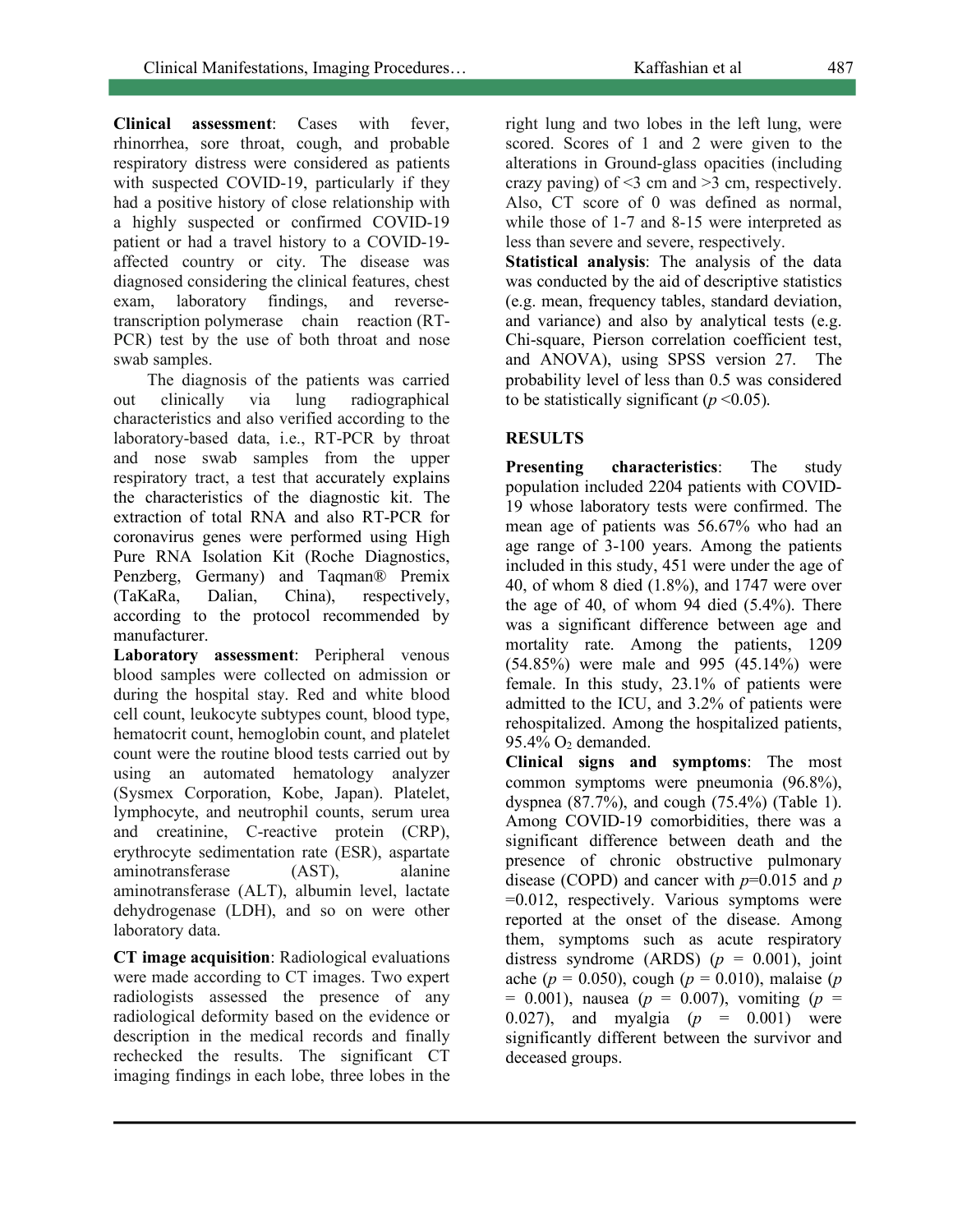| Variable                    |             | Total $(\% )$ | Lethal Outcome (%) | Survived (%) | $\overline{p}$ -value |
|-----------------------------|-------------|---------------|--------------------|--------------|-----------------------|
| <b>DEMOGRAPHIC DATA</b>     |             |               |                    |              |                       |
| Age (year)                  | < 18        | 12(0.5)       | 1(1.0)             | 11(0.5)      | 0.001                 |
|                             | 18-59       | 1180(53.7)    | 38 (37.2)          | 1142(52.0)   |                       |
|                             | >60         | 1006(45.8)    | 63(61.8)           | 943 (42.9)   |                       |
| <b>Sex</b>                  | Female      | 995 (45.14)   | 40(39.2)           | 953 (45.4)   | 0.219                 |
|                             | Male        | 1209(54.85)   | 62(60.8)           | 1145(54.6)   |                       |
| <b>PCR</b>                  | Negative    | 67(3.0)       | 2(2.0)             | 65(3.1)      | 0.051                 |
|                             | Positive    | 2115 (96.0)   | 96(94.1)           | 2019 (96.1)  |                       |
|                             | Not defined | 22(1.0)       | 18(0.9)            | 4(3.9)       |                       |
| <b>Blood Group</b>          | $O+$        | 406(29.1)     | 16(29.3)           | 390 (29.3)   | 0.668                 |
|                             | $A+$        | 564 (40.5)    | 30(48.4)           | 534 $(40.1)$ |                       |
|                             | $B+$        | 227(16.3)     | 6(9.7)             | 221 (16.6)   |                       |
|                             | $AB+$       | 91(6.5)       | 5(8.1)             | 86(6.5)      |                       |
|                             | $A-$        | 25(1.8)       | 2(3.2)             | 23(1.7)      |                       |
|                             | $\rm B$ -   | 20(1.4)       | 1(1.6)             | 19(1.4)      |                       |
|                             | $AB-$       | 9(0.6)        | 0(0.0)             | 9(0.7)       |                       |
|                             | $O-$        | 52(3.7)       | 2(3.2)             | 50(3.8)      |                       |
| <b>MANIFESTATIONS</b>       |             |               |                    |              |                       |
| <b>Dyspnea</b>              | Yes         | 1932 (87.7)   | 93 (91.2)          | 1839 (87.5)  | 0.206                 |
|                             | No          | 272(12.3)     | 9(8.8)             | 263(12.5)    |                       |
| Discharge from the hospital | Yes         | 1864 (96.6)   | 3(8.8)             | 1861 (98.2)  | 0.001                 |
|                             | No          | 66 (3.4)      | 31(91.2)           | 35(1.8)      |                       |
| Pneumonia                   | Yes         | 1818 (96.8)   | 90 (94.7)          | 1728 (96.9)  | 0.226                 |
|                             | No          | 60(3.2)       | 5(5.3)             | 55 $(3.1)$   |                       |
| Cough                       | Yes         | 1662(75.4)    | 66 (64.7)          | 1596 (75.9)  | 0.010                 |
|                             | $\rm No$    | 542 (24.6)    | 36(35.3)           | 506(24.1)    |                       |
| <b>Myalgia</b>              | Yes         | 1194 (54.2)   | 38 (37.3)          | 1156(55.1)   | 0.001                 |
|                             | $\rm No$    | 1007(45.8)    | 64(62.7)           | 943 (44.9)   |                       |
| Fever                       | Yes         | 1182(53.6)    | 52(51.0)           | 1130(53.8)   | 0.583                 |
|                             | No          | 1022(46.4)    | 50(49.0)           | 972 (46.2)   |                       |
| <b>Malaise</b>              | Yes         | 770(35.0)     | 52(51.9)           | 718 (34.2)   | 0.001                 |
|                             | No          | 1433(65.0)    | 49 (48.5)          | 1384 (65.8)  |                       |
| <b>ARDS</b>                 | Yes         | 175(7.9)      | 28(27.5)           | 147(7.0)     | 0.001                 |
|                             | No          | 2029 (92.1)   | 74(72.5)           | 1955 (93.0)  |                       |
| <b>Nausea</b>               | Yes         | 651(29.5)     | 18(17.6)           | 633 (30.1)   | 0.007                 |
|                             | $\rm No$    | 1553 (70.5)   | 84 (82.4)          | 1469 (69.9)  |                       |
| Headache                    | Yes         | 566 (25.7)    | 22(21.6)           | 544 (25.9)   | 0.330                 |
|                             | $\rm No$    | 1638 (74.3)   | 80 (78.4)          | 1558 (74.1)  |                       |
| <b>Vomiting</b>             | Yes         | 499 (22.7)    | 14(13.7)           | 485(23.1)    | 0.027                 |
|                             | $\rm No$    | 1702 (77.3)   | 88 (86.3)          | 1614 (76.9)  |                       |
| <b>Loss smell</b>           | Yes         | 307(14.1)     | 12(12.9)           | 295 (14.2)   | 0.733                 |
|                             | $\rm No$    | 1869 (85.9)   | 81 (87.1)          | 1788 (85.8)  |                       |
| Loss taste                  | Yes         | 305 $(14.0)$  | 12(13.2)           | 293 (14.0)   | 0.817                 |
|                             | No          | 1872 (86.0)   | 79 (86.8)          | 1793 (86.0)  |                       |
| <b>Diarrhea</b>             | Yes         | 193 (8.8)     | 7(6.9)             | 186(8.8)     | 0.488                 |
|                             | No          | 2011 (91.2)   | 95 (93.1)          | 1916 (91.2)  |                       |

# **Table 1: Demographic data and clinical features of patients with COVID-19.**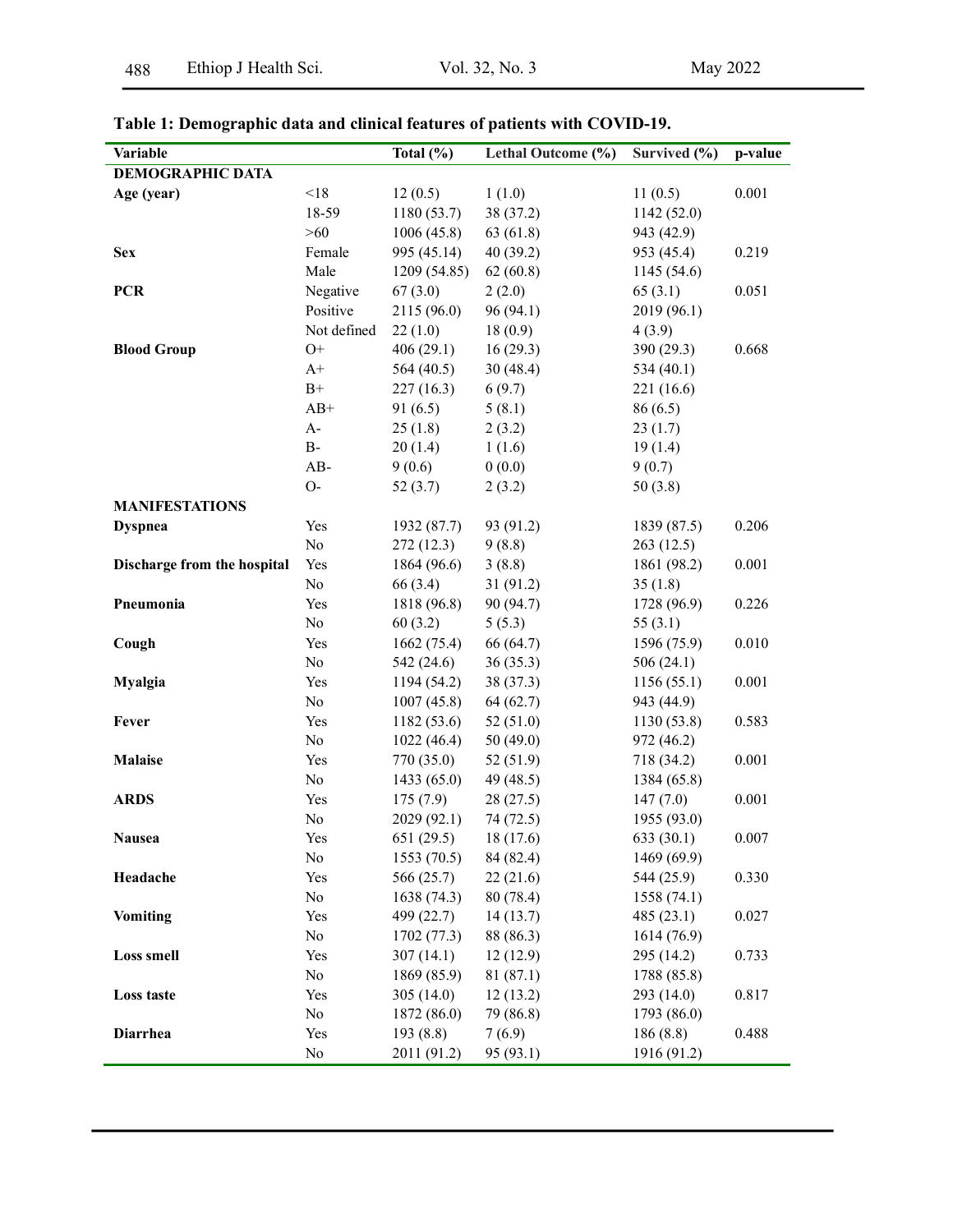**Radiological findings**: The results of CT scan and radiographs of patients' lungs showed different patterns (Table 2).

| Variable                                       | Total $(\%)$   |             |                | Outcome                 |       |
|------------------------------------------------|----------------|-------------|----------------|-------------------------|-------|
|                                                |                |             | Lethal $(\% )$ | Survived (%)            |       |
| <b>COMORBIDITIES</b>                           |                |             |                |                         |       |
| <b>Diabetes</b>                                | Yes            | 501(22.8)   | 25(24.8)       | 476 (22.7)              | 0.623 |
|                                                | No             | 1701 (77.2) | 76 (75.2)      | 1625(77.3)              |       |
| <b>Heart disease</b>                           | Yes            | 482 (21.9)  | 25(24.5)       | 457 (21.8)              | 0.517 |
|                                                | No             | 1717(78.1)  | 77(75.5)       | 1640 (78.2)             |       |
| <b>COPD</b>                                    | Yes            | 120(5.4)    | 11(10.8)       | 109(5.2)                | 0.015 |
|                                                | No             | 2084 (94.6) | 91 (89.2)      | 1993 (94.8)             |       |
| <b>Kidney disease</b>                          | Yes            | 100(4.5)    | 7(6.9)         | 93 (4.4)                | 0.224 |
|                                                | No             | 2104 (95.5) | 95 (93.1)      | 2009 (95.6)             |       |
| Neurologic disease                             | Yes            | 99(4.5)     | 5(4.9)         | 94(4.5)                 | 0.805 |
|                                                | No             | 2104 (95.5) | 97 (95.1)      | 2007 (95.5)             |       |
| <b>Metabolic disease</b>                       | Yes            | 69(3.1)     | 1(1.0)         | 68 (3.2)                | 0.373 |
|                                                | No             | 2134 (96.9) | 101(99.1)      | 2033 (96.8)             |       |
| <b>Smoking</b>                                 | Smoke          | 62(2.8)     | 5(4.9)         | 57(2.7)                 | 0.290 |
|                                                | Ex-smoke       | 20(0.9)     | 2(2.0)         | 18(0.9)                 |       |
|                                                | No             | 2122 (96.0) | 95 (93.1)      | 2027 (96.4)             |       |
| <b>Dialysis</b>                                | Yes            | 61(2.8)     | 4(3.9)         | 57(2.7)                 | 0.527 |
|                                                | No             | 2143 (97.2) | 98 (96.1)      | 2045 (97.3)             |       |
| Immunodeficiency                               | Yes            | 60(2.7)     | 3(2.9)         | 57(2.7)                 | 0.756 |
|                                                | No             | 2143 (97.3) | 99 (97.1)      | 2044 (97.3)             |       |
| <b>Thyroid disorders</b>                       | Yes            | 52(2.4)     | 0(0.0)         | 52(2.5)                 | 0.083 |
|                                                | No             | 2152 (97.6) | 102(100)       | 2050 (97.5)             |       |
| Psycho disease                                 | Yes            | 44(2.0)     | 1(1.0)         | 43 $(2.0)$              | 0.720 |
|                                                | No             | 2159 (98.0) | 100(99.0)      | 2059 (98.0)             |       |
| <b>Addiction</b>                               | Yes            | 41(1.9)     | 2(2.0)         | 39(1.9)                 | 0.715 |
|                                                | No             | 2163 (98.1) | 100(98.0)      | 2063 (98.1)             |       |
| Liver disease                                  | Yes            | 22(1.0)     | 1(1.0)         | 21(1.0)                 | 1.000 |
|                                                | No             | 2182 (99.0) | 102(99.1)      | 2081 (99.0)             |       |
| Pregnancy                                      | Yes            | 13(0.6)     | 0(0.0)         | 13(0.6)                 | 1.000 |
|                                                | N <sub>0</sub> | 2191 (99.4) | 102(100.0)     | 2089 (99.4)             |       |
| <b>RADIOLOGY DATA</b>                          |                |             |                |                         |       |
| mottling                                       |                |             |                |                         | 0.002 |
| <b>Multiple</b><br>and<br>ground glass opacity | Yes<br>No      | 964 (43.7)  | 60(6.2)        | 904(6.2)<br>1198 (96.6) |       |
|                                                |                | 1240(56.3)  | 42(3.4)        |                         |       |
| <b>Bilateral pneumonia</b>                     | Yes            | 799 (36.3)  | 56 (54.9)      | 743 (93.0)              | 0.001 |
|                                                | No             | 1405 (63.7) | 46(3.3)        | 1359 (96.7)             |       |
| Consolidation                                  | Yes            | 209(9.5)    | 14(6.7)        | 195 (93.3)              | 0.163 |
|                                                | No             | 1995 (90.5) | 88 (4.4)       | 1907 (95.6)             |       |
| <b>Peripheral distribution</b>                 | Yes            | 184(8.3)    | 6(3.3)         | 178 (96.7)              | 0.463 |
|                                                | No             | 2020 (91.7) | 96(4.8)        | 1924 (95.2)             |       |
| <b>Bilateral patchy shadowing</b>              | Yes            | 152(6.9)    | 14(9.2)        | 138 (90.8)              | 0.014 |
|                                                | No             | 2052 (93.1) | 88 (4.3)       | 1964 (95.7)             |       |
| <b>Pleural effusion</b>                        | Yes            | 70(3.2)     | 9(12.9)        | 61(87.1)                | 0.004 |
|                                                | No             | 2134 (96.8) | 93 (4.4)       | 2041 (95.6)             |       |
| <b>Crazy paving</b>                            | Yes            | 26(1.2)     | 3(11.5)        | 23(88.5)                | 0.116 |
|                                                | No             | 2178 (98.8) | 99(4.5)        | 2079 (95.5)             |       |

# **Table 2: Radiological findings and comorbidities of patients with COVID-19.**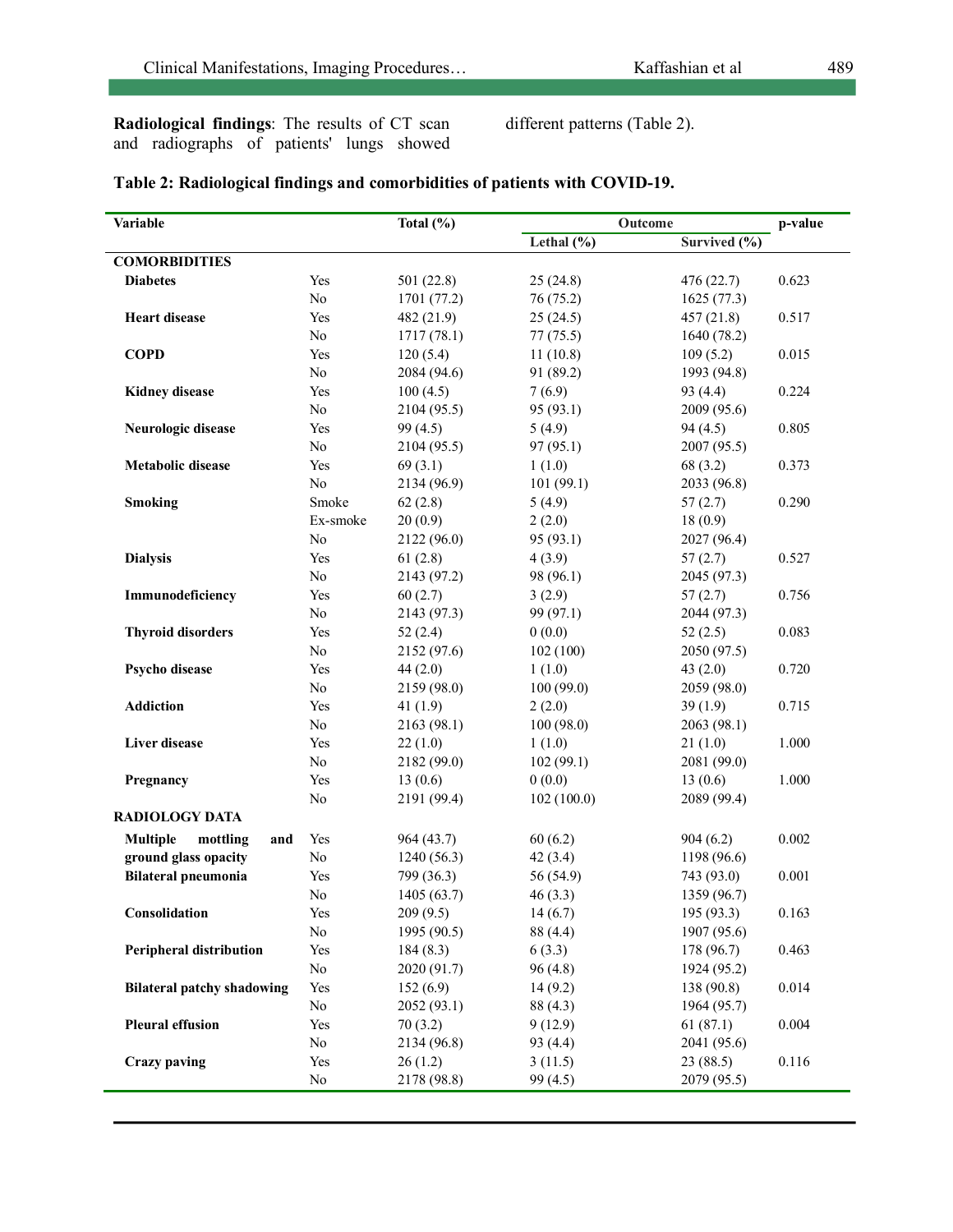The most common abnormality was multiple mottling and ground glass opacity (964: 43.7%) (Figure 1), followed by bilateral pneumonia (799: 36.3%) (Figure 2). No cases of cavitation were observed. There were significant correlations between bilateral pneumonia, multiple mottling and ground glass opacity, bilateral patch**y** shadowing, and pleural effusion with death. There was a significant difference between the number of lung lobes involved in the disease and the incidence of death.



*Figure 1: COVID-19 pneumonia: section CT shows bilateral GGO*



*Figure 2: COVID-19 pneumonia: section CT shows bilateral multifocal subpleural and GGO*

**Laboratory findings**: According to the observations, blood creatinine levels have increased in deceased group compared to the survivors, which based on statistical analysis is a significant. In deceased patients, white blood cell (WBC)  $(p = 0.001)$  and absolutely neutrophil count (*p* = 0.001) increased and absolutely lymphocyte count (*p* = 0.001) decreased. Calcium and sodium levels were decreasing and increasing in the deceased group, respectively. Although no significant correlation was reported with calcium depletion, this correlation was significant for sodium increment. Alkaline phosphatase (ALP), albumin, carbon dioxide and ferritin decreased and bilirubin, aspartate aminotransferase (AST), blood urea nitrogen (BUN), glucose, Lactate dehydrogenase (LDH), alanine aminotransferase (ALT) and Creatine Phosphokinase (CPK) increased in the deceased group but no significant correlation was observed. There was a significant increase in erythrocyte sedimentation rate (ESR) in the deceased group with  $p = 0.001$ . Although C-reactive protein (CRP) was increased in the deceased group, there was no significant difference between CRP and mortality rates. Information on laboratory findings is available in Table 3.

**Interventions**: According to Iranian treatment protocols, two groups of drugs were used to treat COVID-19. The first group included oseltamivir, hydroxychloroquine, ribavirin and lopinavir/ritonavir and the second group included recigen, zifron, vit D and remdesivir (Table 4). Among the various drug regimens, the most common was the combination of oseltamivir, hydroxychloroquine, and lopinavir/ritonavir (45.5%). There was a significant difference between survivor and deceased groups receiving plasma therapy  $(p =$ 0.049). During treatment, 96.1% of patients needed oxygen so they were intubated or used mechanical intubation. There was a significant difference between the two groups in both intubation  $(p = 0.001)$  and mechanical intubation (*p* = 0.001) methods (Table 4).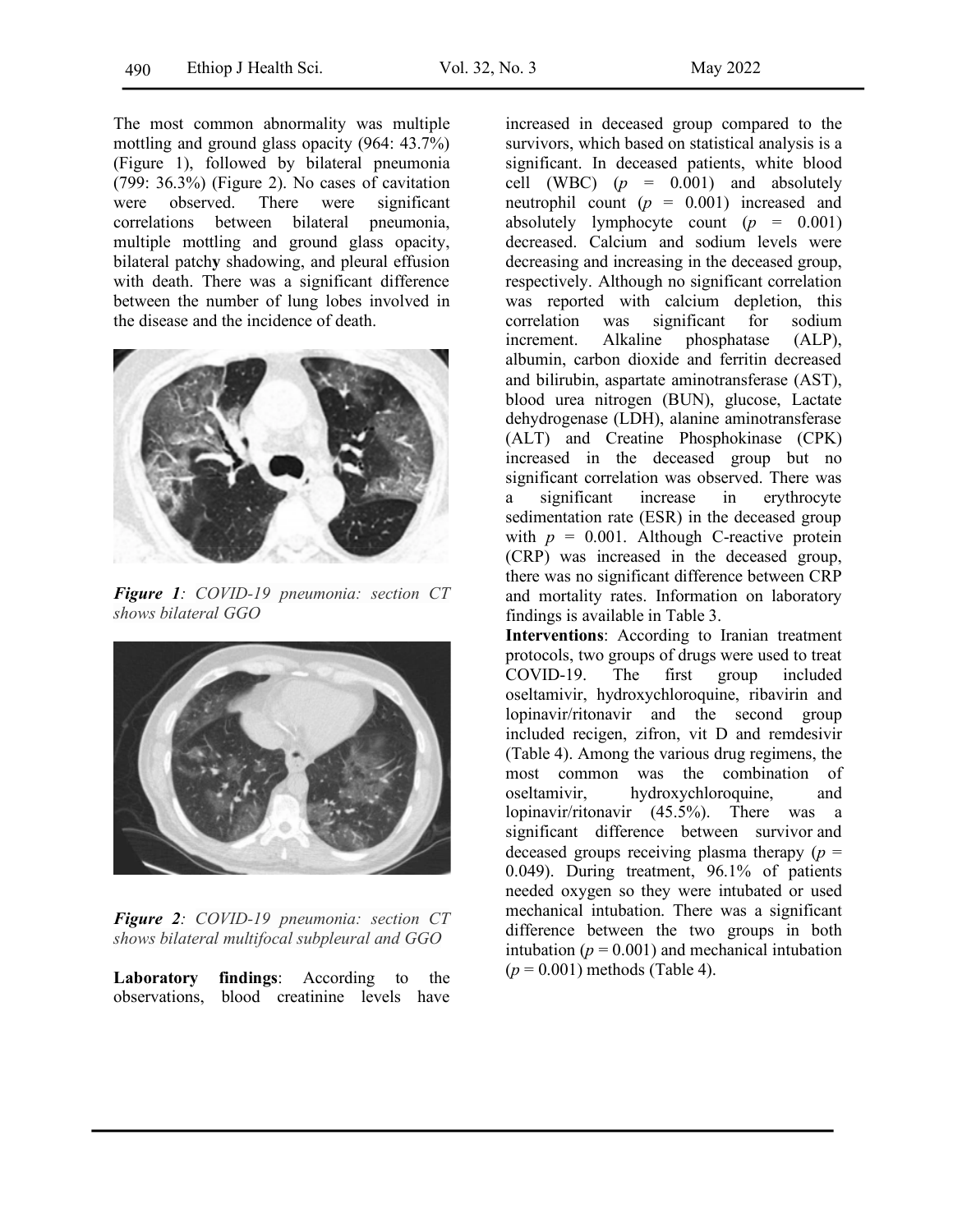| <b>Findings</b>        | Mean Total $(\pm SD)$ (n= 2204) | Mean $(\pm SD)$<br>p-value |                          |       |
|------------------------|---------------------------------|----------------------------|--------------------------|-------|
|                        |                                 | Lethal Outcome $(n=308)$   | Survived $(n=1896)$      |       |
| <b>Total protein</b>   | $6.16 (\pm 1.458)$              | 5.80 $(\pm 0.458)$         | $6.20 (\pm 1.535)$       | 0.662 |
| <b>Creatinine</b>      | $1.37 \ (\pm 1.523)$            | $1.79 \ (\pm 1.375)$       | $1.35 \ (\pm 1.527)$     | 0.003 |
| <b>RBC</b>             | $8.35 \ (\pm 161.412)$          | $9.32 \ (\pm 48.043)$      | $8.30 (\pm 164.867)$     | 0.951 |
| <b>WBC</b>             | 8618.79 (±9279.467)             | 12082.83 (±7360.679)       | 8453.44 (±9330.544)      | 0.001 |
| Hematocrit             | 39.78 (±6.267)                  | 39.10 (±6.845)             | 39.82 $(\pm 6.238)$      | 0.265 |
| Hemoglobin             | $13.43 \ (\pm 2.347)$           | $13.06 (\pm 2.260)$        | $13.45 \ (\pm 2.350)$    | 0.112 |
| <b>PLT</b>             | 212928.82 (±98103.822)          | 208846.94 (±82438.650)     | 213122.72 (±98799.001)   | 0.673 |
| Lymphocyte             | $22.52 \ (\pm 11.184)$          | $17.40 \ (\pm 11.913)$     | $22.77 \ (\pm 11.092)$   | 0.001 |
| Neutrophil             | 75.81 (±11.932)                 | $81.60 (\pm 12.642)$       | 75.54 $(\pm 11.830)$     | 0.001 |
| Calcium                | 14.91 $(\pm 231.746)$           | $10.31 \ (\pm 9.171)$      | $15.13 \ (\pm 237.241)$  | 0.844 |
| Phosphorus             | 3.46 $(\pm 0.690)$              | $3.77 \ (\pm 1.576)$       | $3.45 \ (\pm 0.621)$     | 0.155 |
| <b>Magnesium</b>       | $2.16 \ (\pm 0.524)$            | $2.21 (\pm 0.399)$         | $2.16 \ (\pm 0.529)$     | 0.428 |
| Sodium                 | 137.92 $(\pm 6.623)$            | 139.42 $(\pm 4.595)$       | 137.85 $(\pm 6.695)$     | 0.024 |
| Potassium              | 4.15 $(\pm 4.442)$              | 4.55 $(\pm 3.804)$         | 4.13 $(\pm 4.469)$       | 0.380 |
| <b>BUN</b>             | 41.91 $(\pm 33.351)$            | 64.27 (±49.968)            | 40.84 $(\pm 31.971)$     | 0.001 |
| <b>Total bilirubin</b> | $1.00 \ (\pm 5.203)$            | 117.7273 $(\pm 60.22639)$  | $0.91 (\pm 4.801)$       | 0.084 |
| <b>AST</b>             | 52.09 ( $\pm$ 96.446)           | 67.91 ( $\pm$ 93.271)      | 51.38 ( $\pm$ 96.550)    | 0.136 |
| <b>ALT</b>             | 42.61 $(\pm 71.838)$            | 54.54 (±79.754)            | 42.10 $(\pm 71.457)$     | 0.142 |
| <b>Albumin</b>         | 5.42 $(\pm 34.010)$             | $3.74 \ (\pm 0.700)$       | 5.51 $(\pm 34.898)$      | 0.697 |
| <b>Glucose</b>         | 145.31 ( $\pm$ 92.129)          | 159.36 ( $\pm$ 97.256)     | 144.66 ( $\pm$ 91.860)   | 0.146 |
| <b>LDH</b>             | 781.09 (±6637.455)              | 907.39 (±887.942)          | 774.93 (±6794.664)       | 0.865 |
| <b>CPK</b>             | $235.10 \ (\pm 475.114)$        | 416.00 $(\pm 1224.209)$    | $223.35 \ (\pm 377.245)$ | 0.233 |
| <b>CRP</b>             | $1.83 \ (\pm 1.210)$            | $1.73 \ (\pm 1.187)$       | $1.83 \ (\pm 1.211)$     | 0.470 |
| <b>ESR</b>             | 37.84 ( $\pm 28.461$ )          | 48.27 (±30.392)            | 37.38 (±28.292)          | 0.001 |
| D-dimer                | $0.2037 \ (\pm 0.30444)$        | $0.3462 (\pm 0.32046)$     | $0.1986 \ (\pm 0.30309)$ | 0.086 |
| <b>Fever degree</b>    | 37.98 $(\pm 1.186)$             | $37.28 (\pm 5.212)$        | 38.01 $(\pm 0.491)$      | 0.363 |

| Table 3: Laboratory findings of patients with COVID-19. |  |  |  |
|---------------------------------------------------------|--|--|--|
|---------------------------------------------------------|--|--|--|

**Abbreviations:** F: female, M: male, ESR: erythrocyte sedimentation rate, AST: aspartate aminotransferase, ALT: alanine aminotransferase, LDH: lactate dehydrogenase, BUN: Blood urea nitrogen, PT: prothrombin time, PTT: partial thromboplastin time, CPK: Creatine phosphokinase, WBC: White Blood Cell, RBC: Red Blood Cell

**Outcomes**: The mortality rate among patients was 14%, of which 4.6% of deaths were due to COVID-19. Most causes of death for reasons other than COVID-19 included diabetes, high blood pressure, heart attack, and heart failure. The results showed that history of contact with suspected cases  $(p = 0.001)$  and history of contact with dyspnea cases had significant difference  $(p = 0.001)$ . Patients with a history of contact with suspected and dyspnea cases had a higher mortality rate. The average number of admission days in ICU in the survivor and deceased groups was  $4.79$  ( $\pm$ 5.292) and 6.43  $(\pm 5.961)$ , respectively.

There was a significant difference between the number of hospitalization days and death  $(p =$ 0.024). Among the patients studied in this study, 1864 (96.6%) were discharged from the hospital. Analyzes showed that there was a significant difference and an inverse correlation between partial recovery with death rate in patients. Patients who had a history of visits medical centers two weeks before hospitalization were more likely to die than those without a history, which showed a significant difference  $(p =$ 0.001). Also, the analyses showed a significant correlation between the history of visiting medical centers and the rate of mortality.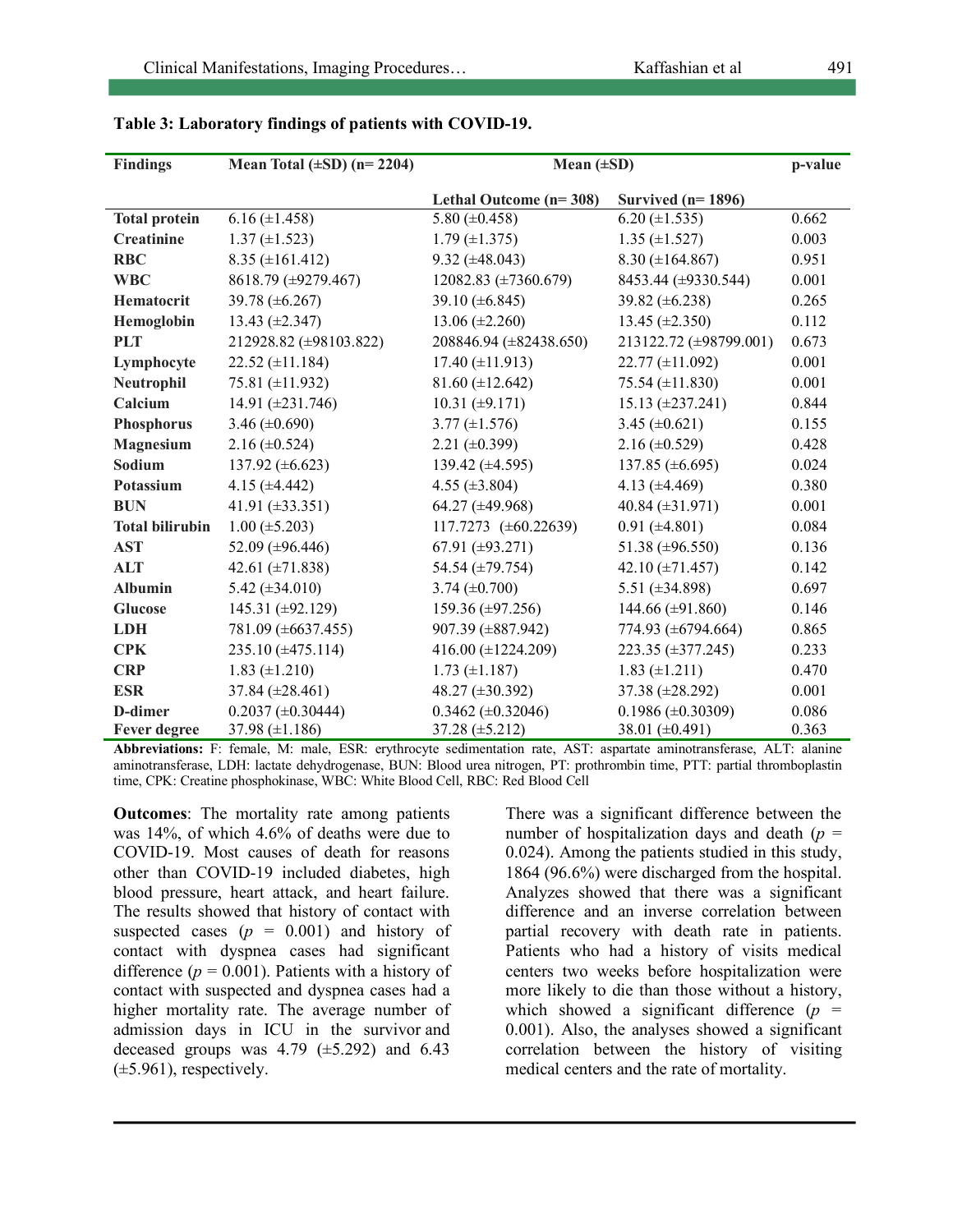| <b>Medication regimens and treatments</b> |            | Total $(\% )$ | <b>Lethal Outcome</b> | <b>Survived</b> | p-value |
|-------------------------------------------|------------|---------------|-----------------------|-----------------|---------|
|                                           |            | No $(\% )$    | No $(\% )$            | No $(\% )$      |         |
| $OST + HCQ + LPV/r$                       | Yes        | 1007(45.7)    | 38 (37.2)             | 969(46.1)       | 0.056   |
|                                           | No         | 1202(54.3)    | 65(62.8)              | 1137(53.9)      |         |
| Intubation                                | Yes        | 303(13.7)     | 89 (87.3)             | 214(10.2)       | 0.001   |
|                                           | No         | 1901 (86.3)   | 13(12.7)              | 1888 (89.8)     |         |
| <b>Mechanical intubation</b>              | Yes        | 264(12.0)     | 73 (71.6)             | 191(9.1)        | 0.001   |
|                                           | No         | 1940 (88.0)   | 29(28.4)              | 1911 (90.9)     |         |
| $Recigen + Vit D + Remdesivir$            | Yes        | 259(11.8)     | 7(6.9)                | 252(12.0)       | 0.116   |
|                                           | No.        | 1945 (88.2)   | 95(93.1)              | 1850(88.0)      |         |
| $Recigen + Vit D$                         | <b>Yes</b> | 109(4.9)      | 1(1.0)                | 108(5.1)        | 0.059   |
|                                           | No         | 2095(95.1)    | 101(99.0)             | 1994 (94.9)     |         |
| $OST + HCO$                               | Yes        | 93 (4.2)      | 6(5.9)                | 87(4.1)         | 0.442   |
|                                           | No         | 2111 (95.8)   | 96(94.1)              | 2015 (95.9)     |         |
| Plasma therapy                            | Yes        | 58(2.6)       | 6(5.9)                | 52(2.5)         | 0.049   |
|                                           | No         | 2146 (97.4)   | 96(94.1)              | 2050 (97.5)     |         |
| <b>Recigen or Zifron</b>                  | Yes        | 27(1.2)       | 0(0.0)                | 27(1.0)         | 0.634   |
|                                           | No         | 2177 (98.8)   | 102(100.0)            | 2075 (98.7)     |         |
| $OST + HCQ + LPV/r + Ribavirin$           | Yes        | 6(0.3)        | 1(1.0)                | 5(0.2)          | 0.248   |
|                                           | No         | 2198 (99.7)   | 101(99.0)             | 2097 (99.8)     |         |
| $OST + HCO$                               |            | 93(4.3)       | 6(6.9)                | 87(4.1)         |         |
| $OST + HCQ + LPV/r$                       |            | 1007(45.7)    | 38 (37.2)             | 969(46.1)       |         |
| <b>None</b>                               |            | 1102(50.0)    | 57 (55.9)             | 1045 (49.8)     |         |
| $Recigen + Zifron + Vit D$                |            | 103(4.7)      | 1(1.0)                | 102(4.8)        |         |
| $Recigen + Zifron + Vit D + Remdesivir$   |            | 275(12.5)     | 7(6.9)                | 268 (12.7)      |         |
| <b>None</b>                               |            | 1800 (82.8)   | 94 (92.1)             | 1706 (82.5)     |         |

### **Table 4: Medication regimens and treatments used in patients with COVID-19**

**Abbreviations:** OST: oseltamivir, HCQ: hydroxychloroquine, LPV/r: lopinavir / ritonavir, Vit: vitamin

### **DISCUSSION**

This retrospective study reports the demographics, clinical symptoms, and the results of laboratory tests findings of 2204 patients with confirmed COVID-19 infected, who were treated at Shahid Mostafa Khomeini Hospital, (Ilam, Iran).

Although the number of infected men was more than women, this difference was not significant. In a meta-analysis study, Packham et al reported that there was no difference in the proportion of men and women with COVID-19 (14). However, Bwire reported that biological and lifestyle differences have led to reports in various studies that men are more likely to be infected than women. Of course, women are more likely than men to take preventive measures, such as the use of face masks and frequent hand washing (15).

The average age of the patients was 56.67 years but most deaths occur at an average age of 64.16 years. Mortality was significantly higher in people over 40 years of age, which is almost in the age range reported by the study of Nikpouraghdam et al in Iran (16). Based on these results, old age can be considered as a risk factor for death

The frequency of blood groups  $A^{\dagger}/\text{-}$ ,  $O^{\dagger}/\text{-}$ ,  $B^{\dagger/-}$  and  $AB^{\dagger/-}$  among patients was estimated at 40.5/1.4%, 29.1/3.7%, 16.3/1.4% and 6.5/0.6% respectively. The frequency of blood groups  $A^{+/-}$ ,  $O^{+/-}$ ,  $B^{+/-}$  and  $AB^{+/-}$  among individuals who died of this infection was estimated at 48.4/3.2%, 29.3/3.2%, 9.7/1.6% and 8.1/0.0% respectively. This study confirmed the relationship between ABO blood groups and COVID-19 sensitivity in patients. Patients with blood type A had a higher frequency compared to non-blood type A and patients with blood type AB had a much lower frequency compared to non-blood type AB.

In the meta-analysis performed by Liu, blood groups A and B were significantly more at risk for COVID-19, whereas this was not the case for blood group AB, people with blood type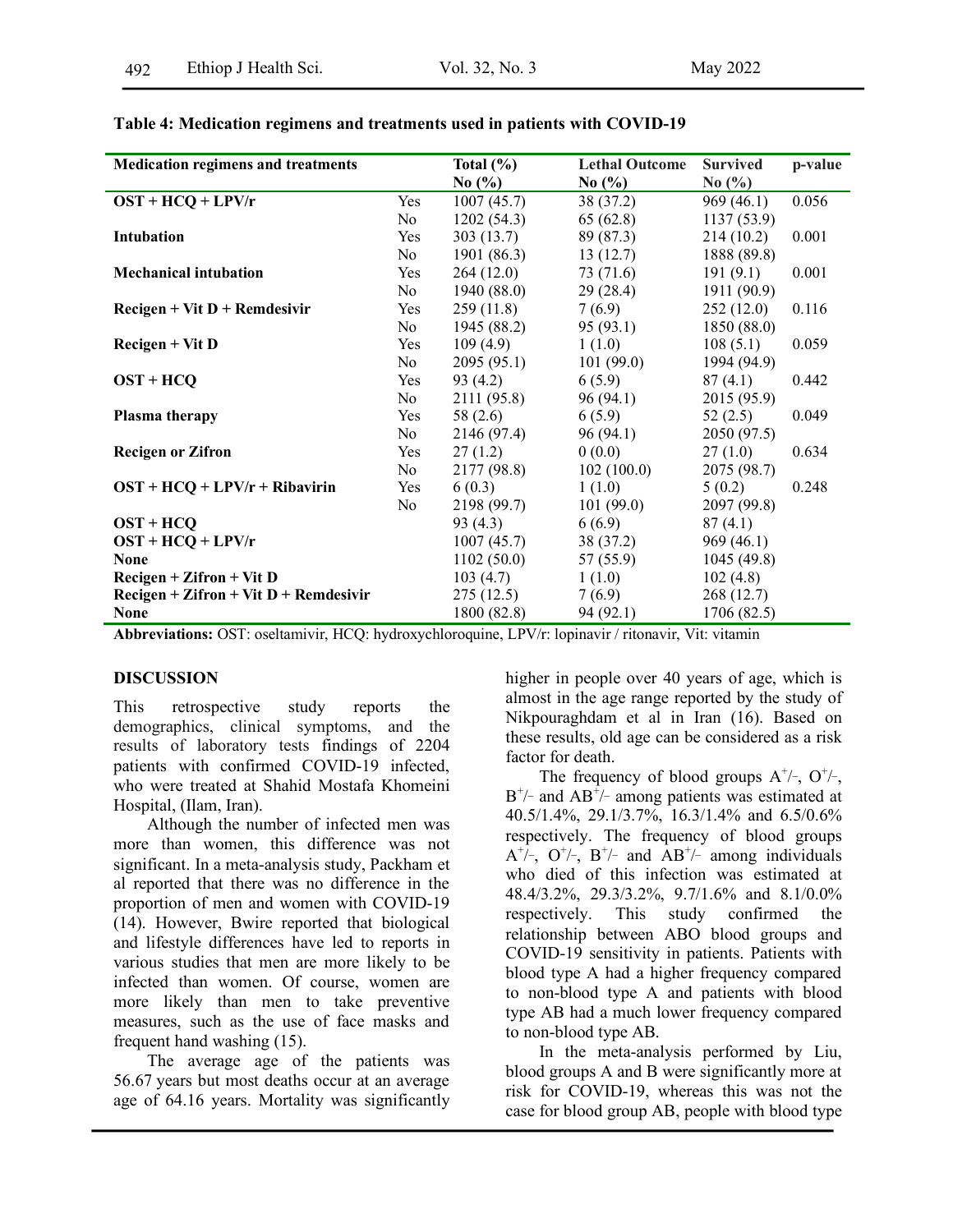O were not susceptible to the disease (17). The researchers found that in people with blood type O, the production of natural anti-A and anti-B antibodies could potentially prevent viral attachment to host cells, a mechanism that could explain their lower risk of infection compared to other blood groups (18).

However, in this study, blood group O along with blood group A are more common among patients, which may be due to the fact that blood group O  $(36.49\%)$  and A  $(32.09\%)$ are the most blood common group among Iranians (19).

The most common symptoms in patients referred to the hospital were pneumonia (96.8%), dyspnea (87.7%); cough (75.4%); myalgia  $(54.2\%)$ ; fever  $(53.6\%)$ ; and shiver (48.7%). The proportion of patients who developed dyspnea in our analysis (87.7%) was more than that reported from meta-analysis done in China and other countries, where over 33.9% of the patients examined had dyspnea (20). As stated in other studies on the clinical signs of COVID-19, few patients had prominent upper respiratory tract signs and symptoms (runny nose  $(5.9\%)$  or sore throat  $(19.5\%)$ , indicating that the target cells might be located in the lower airway, furthermore, COVID-19 patients rarely developed gastrointestinal signs and symptoms (diarrhea (8.8%), eg) (12).

In this study, patients with severe illness developed ARDS (7.9%), required ICU admission (23.1%), intubation (13.7%), mechanical intubation (13.7) and oxygen therapy (96.1%). Among those who died, 99% needed oxygen, 89% needed incubation, and 71% needed mechanical incubation. The need for invasive mechanical ventilation in this patient population was less than that in Italy (88%) (21), and equal to Washington State (71%) (22). The mortality rate in patients who required ICU and mechanical intubation was statistically significantly higher than patients who did not require ICU and mechanical intubation.

According to our results, a total of 54.7% of patients had at least one underling disease in line with that reported by Grasselli et al  $(68\%)(21)$ . As with other studies (16, 23), our results it also showed that having co-morbidities can have a

statistically significant effect on mortality. Compared to the two groups, only the presence of cancer and COPD was statistically significant.

Based on our data, most abnormal radiologic findings consisted of bilateral pneumonia, multiple mottling and ground-glass opacity, bilateral patchy shadowing, and pleural effusion. As with other publications, our data show that CT scans can play an important role in diagnosing and assessing the severity of the disease (24). Jarineshin et al have referred to bilateral pneumonia and bilateral ground-glass opacities on CT scans of people with COVID-19, which have also been seen in our study (25).

These symptoms were more common in the deceased patients than in the survivors.

Among laboratory findings, WBC, absolute neutrophil count, Na+, BUN and ESR were higher among in the deceased patients in comparison to the survivors, and the results are in accordance with the previous studies (26). According to the results of a meta-analysis study, patients with COVID-19 with lymphopenia are more likely to develop severe disease (27). In the present study, the number of lymphocytes decreased in people who died compared to those who survived. Contact with infected people has played an important role in the spread of the disease, according to another study $(28)$ .

In this study, the history of occupational contact, contact with suspected cases and referral to medical centers during the two weeks before hospitalization was significantly higher in people who died than in other patients. In Brazil, a total of 34.4% patients had a recent international travel history and 61.1% patients had a history of close contact either with a positive or suspected case of COVID-19 (29)**.** In the study of Qiao et al 53.33% of patients had the history of travel to Wuhan, 26.67% of patients had close contact with confirmed patients, and 6.67% of patient had close contact with suspected patients (30).

In the study of Nopsopon et al no participants with a history of travel to the high-risk area or close contact with PCR-confirmed COVID-19 case developed SARS-CoV-2 antibodies. No association between history of travel to a high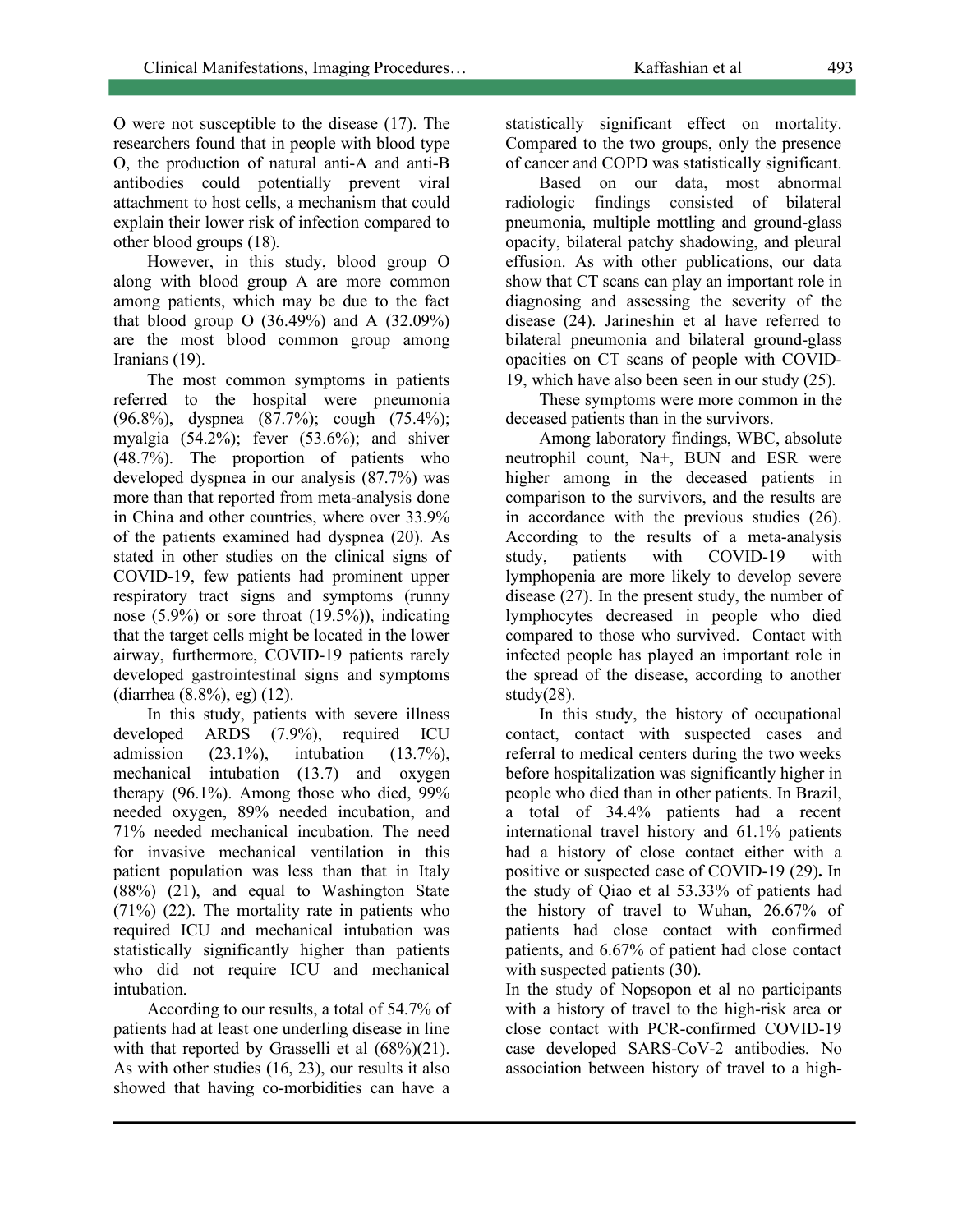risk area and close contact with PCR-confirmed or suspected COVID-19 case, was found (31).

Some people believe that alcohol consumption is beneficial for the prevention and treatment of COVID-19 (32). Among patients, 11 (0.5%) patients consumed alcohol and 82 (3.70%) were current smokers; also 41 (1.9%) patients were addicted. No relationship was found between severity of COVID-19 and smoking, and drinking alcohol in this study. The prevalence of low alcohol consumption in our study is probably due to the fact that in Iran, like many Muslim majority countries where alcohol consumption is prohibited. Dai's findings indicated that COVID-19 patients with a history of cigarette smoking tend to have more severe outcomes than non-smoking patients. However, alcohol consumption did not reveal significant effects on neither development of severe illness nor death rates in COVID-19 patients (33).

In the study of Saurabh et al, alcohol use was found to increase the risk of symptomatic disease as compared with asymptomatic infection. Current tobacco smoking but not smokeless tobacco use appeared to reduce the risk of symptomatic disease (34). The smoking and drinking chewing rates in Zhong' s study was 15.4 and 26.4%, respectively. The chi-square test showed no statistical significance with the classification of COVID-19. The smoking rate of COVID-19 patients was lower than that the general population (35).

Two groups of drugs were used to manage COVID-19 based on Iranian treatment protocols and disease severity in individual. Group one included oseltamivir, hydroxychloroquine, Ribavirin and lopinavir/ritonavir. There was no significant difference between the group of survivors and the deceased patients used this drug group. A clinical trial was conducted in United Kingdom, to investigate various drug candidates or therapies including hydroxychloroquine against severe COVID-19. The result demonstrated no efficacy of hydroxychloroquine against COVID-19 (36). In this study, there was no significant difference between the group of survivors and the deceased patients used hydroxychloroquine and oseltamivir. But in the second group, which included recigen and zifron as interferon-β1b, vit D and remdesivir, there was a significant difference between the survivors and the deceased patients.

Zhaori et al, found that among the reports on monotherapies, only remdesivir, and among

combined antiviral agents, only the combined regimen with interferon-β1b, lopinavir-ritonavir and ribavirin were effective and safe based on evidences from RCTs (37). In the study of Pan et al, remdesivir, hydroxychloroquine, lopinavir, and interferon regimens had little or no effect on hospitalized patients with COVID-19, as indicated by overall mortality, initiation of ventilation, and duration of hospital stay (38).

Data from Beigel et al show that remdesivir was superior to placebo in shortening the time to recovery in adults who were hospitalized with COVID-19 and had evidence of lower respiratory tract infection (39). Hensley et al reported that IFN-β-1a could be an effective therapeutic agent for SARS-CoV infections. In that study, IFN-β-1a demonstrated potent antiviral activity and acceptable safety profiles, suggesting its efficacy in coronavirus treatment (40).

These data suggest that mortality was associated with older age, multiple co-morbidities, abnormal CT scans at admission, direct admission to the ICU, low lymphocyte count, history of suspected exposure, and intubation. Also, drugs including interferon beta (recigen or zifron) and remdesivir are also effective in reducing mortality.

There are several limitations to this study. First, as our study was restricted to a single center in Ilam province, it is better to interpret it more carefully for other centers. Second, PCR-positive patients were enrolled in the study. Thus, the existence of publication bias should be considered. Third, it should be considered that false-negative and false-positive PCR may occur during the detection of SARS-CoV-2 virus. This issue affects the cases studied.

In conclusion, according to the results of the current study, it can be concluded mortality was associated with older age, multiple co-morbidities, abnormal CT scans at admission, direct admission to the ICU, low lymphocyte count, history of suspected exposure, and intubation. In fact, it seems that COVID-19 patients in west of Iran have a special profile of disease. Identifying the characteristics of the disease would translate into the implementation of practical measures to improve results.

#### **ACKNOWLEDGEMENT**

The research team expresses gratitude to the Clinical Research Development Unit, Shahid Mostafa Khomeini Hospital, Ilam University of Medical Sciences, Ilam, Iran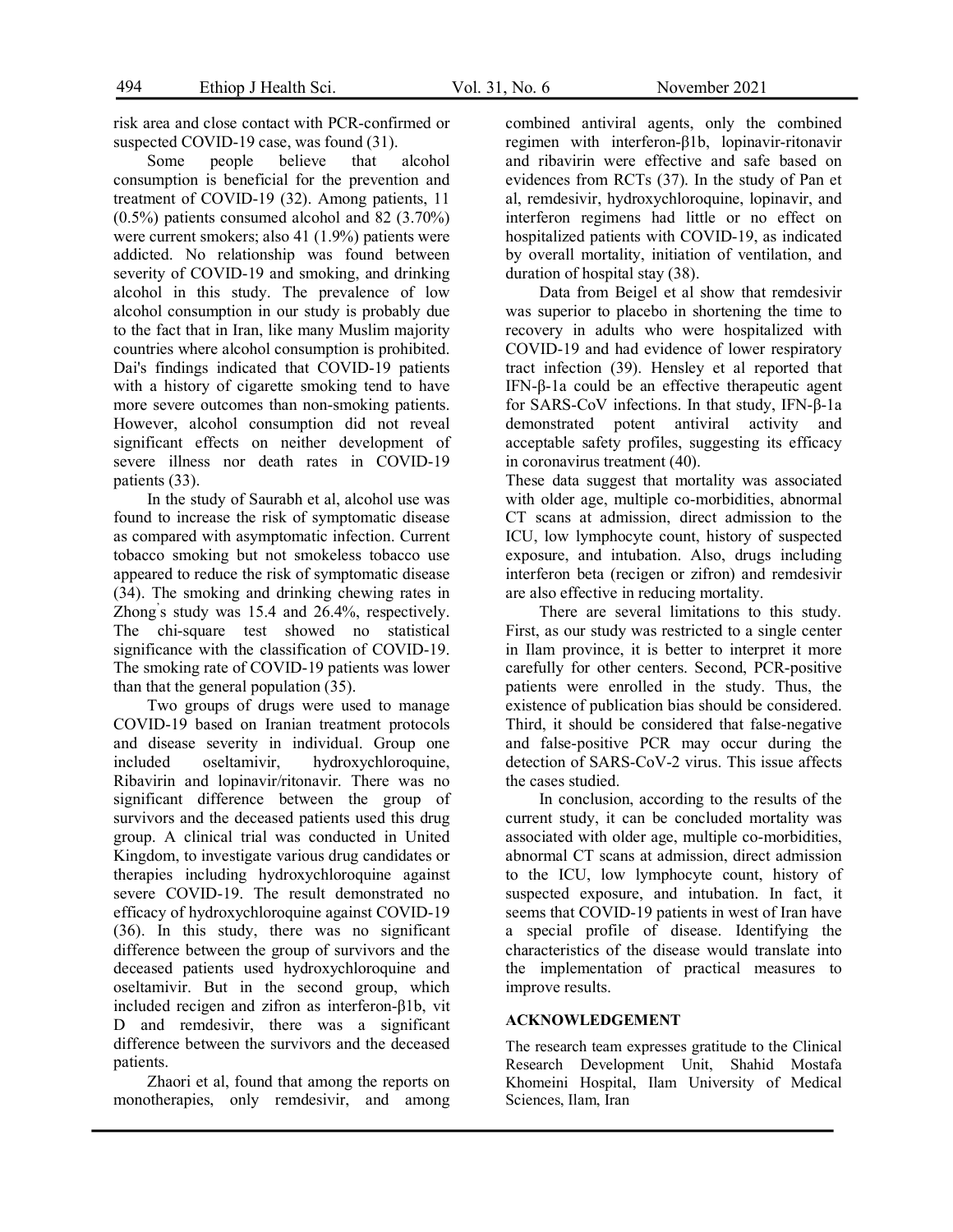### **REFERENCES**

- 1. Koupaei M, Mohamadi MH, Yashmi I, Shahabi AH, Shabani AH, Heidary M, et al. Clinical manifestations, treatment options, and comorbidities in COVID-19 relapse patients: A systematic review. *Journal of Clinical Laboratory Analysis*. 2022; doi: 10.1002/jcla.24402.
- 2. Xu X-W, Wu X-X, Jiang X-G, Xu K-J, Ying L-J, Ma C-L, et al. Clinical findings in a group of patients infected with the 2019 novel coronavirus (SARS-Cov-2) outside of Wuhan, China: retrospective case series. *bmj*. 2020;19(368). doi: 10.1136/bmj.m606.
- 3. Blandenier E, Habibi Z, Kousi T, Sestito P, Flahault A, Rozanova L. Initial COVID-19 outbreak: an epidemiological and socioeconomic case review of Iran. International Journal of Environmental *Research and Public Health*. 2020;17(24):9593.
- 4. Lechien JR, Chiesa-Estomba CM, Place S, Van Laethem Y, Cabaraux P, Mat Q, et al. Clinical and epidemiological characteristics of 1420 European patients with mild-to-moderate coronavirus disease 2019. *Journal of internal medicine*. 2020;288(3):335-44.
- 5. Popov GT, Baymakova M, Vaseva V, Kundurzhiev T, Mutafchiyski V. Clinical characteristics of hospitalized patients with COVID-19 in Sofia, Bulgaria. *Vector-Borne and Zoonotic Diseases*. 2020;20(12):910-5.
- 6. Koupaei M, Naimi A, Moafi N, Mohammadi P, Tabatabaei FS, Ghazizadeh S, et al. Clinical Characteristics, Diagnosis, Treatment, and Mortality Rate of TB/COVID-19 Coinfectetd Patients: A Systematic Review. *Frontiers in Medicine*. 2021; doi: 10.3389/fmed.2021.740593
- 7. Naimi A, Yashmi I, Jebeleh R, Imani Mofrad M, Azimian Abhar S, Jannesar Y, et al. Comorbidities and mortality rate in COVID-19 patients with hematological malignancies: A systematic review and meta-analysis. *Journal of Clinical Laboratory Analysis*. 2022; doi: 10.1002/jcla.24387.
- 8. Arab-Mazar Z, Sah R, Rabaan AA, Dhama K, Rodriguez-Morales AJ. Mapping the incidence of the COVID-19 hotspot in Iran–Implications for Travellers. *Travel Medicine and Infectious Disease*. 2020;34:101630.
- 9. Kashefizadeh A, Ohadi L, Golmohammadi M, Araghi F, Dadkhahfar S. Clinical features and short-term outcomes COVID-19 in Tehran, Iran: An analysis of mortality and hospital stay. *Acta*

*Bio Medica: Atenei Parmensis*. 2020;91(4). doi: 10.23750/abm.v91i4.10206.

- 10. Mahdizade Ari M, Mohamadi MH, Shadab Mehr N, Abbasimoghaddam S, Shekartabar A, Heidary M, et al. Neurological manifestations in patients with COVID-19: A systematic review and meta-analysis. *Journal of Clinical Laboratory Analysis*. 2022; doi: 10.1002/jcla.24403.
- 11. Ioannou GN, Locke E, Green P, Berry K, O'Hare AM, Shah JA, et al. Risk factors for hospitalization, mechanical ventilation, or death among 10 131 US veterans with SARS-CoV-2 infection. *JAMA* network open. 2020;3(9). doi: 10.1001/jamanetworkopen.
- 12. Zhu N, Zhang D, Wang W, Li X, Yang B, Song J, et al. A novel coronavirus from patients with pneumonia in China, 2019. *New England journal of medicine*. 2020; 382(8):727-733.
- 13. Heidary M, Asadi A, Noorbakhsh N, Dashtbin S, Asadollahi P, Dranbandi A, et al. COVID-19 in HIV-positive patients: A systematic review of case reports and case series. *Journal of Clinical Laboratory Analysis*. 2022;36(4). doi: 10.1002/jcla.24308.
- 14. Peckham H, de Gruijter NM, Raine C, Radziszewska A, Ciurtin C, Wedderburn LR, et al. Male sex identified by global COVID-19 meta-analysis as a risk factor for death and ITU admission. *Nature Communications*. 2020;11(1):6317.
- 15. Bwire GM. Coronavirus: Why Men are More Vulnerable to Covid-19 Than Women? *SN Compr Clin Med*. 2020; doi: 10.1007/s42399- 020-00341-w.
- 16. Nikpouraghdam M, Jalali Farahani A, Alishiri G, Heydari S, Ebrahimnia M, Samadinia H, et al. Epidemiological characteristics of coronavirus disease 2019 (COVID-19) patients in IRAN: A single center study. *J Clin Virol*. 2020;127:104378.
- 17. Liu N, Zhang T, Ma L, Zhang H, Wang H, Wei W, et al. The impact of ABO blood group on COVID-19 infection risk and mortality: A systematic review and meta-analysis. *Blood Rev*. 2021;48:100785.
- 18. Pourali F, Afshari M, Alizadeh-Navaei R, Javidnia J, Moosazadeh M, Hessami A. Relationship between blood group and risk of infection and death in COVID-19: a live metaanalysis. *New Microbes and New Infections*. 2020;37:100743.
- 19. Shahverdi E, Moghaddam M, Talebian A, Abolghasemi H. Distribution of blood groups in the Iranian general population. *Immunohematology*. 2016;32(4):135-9.